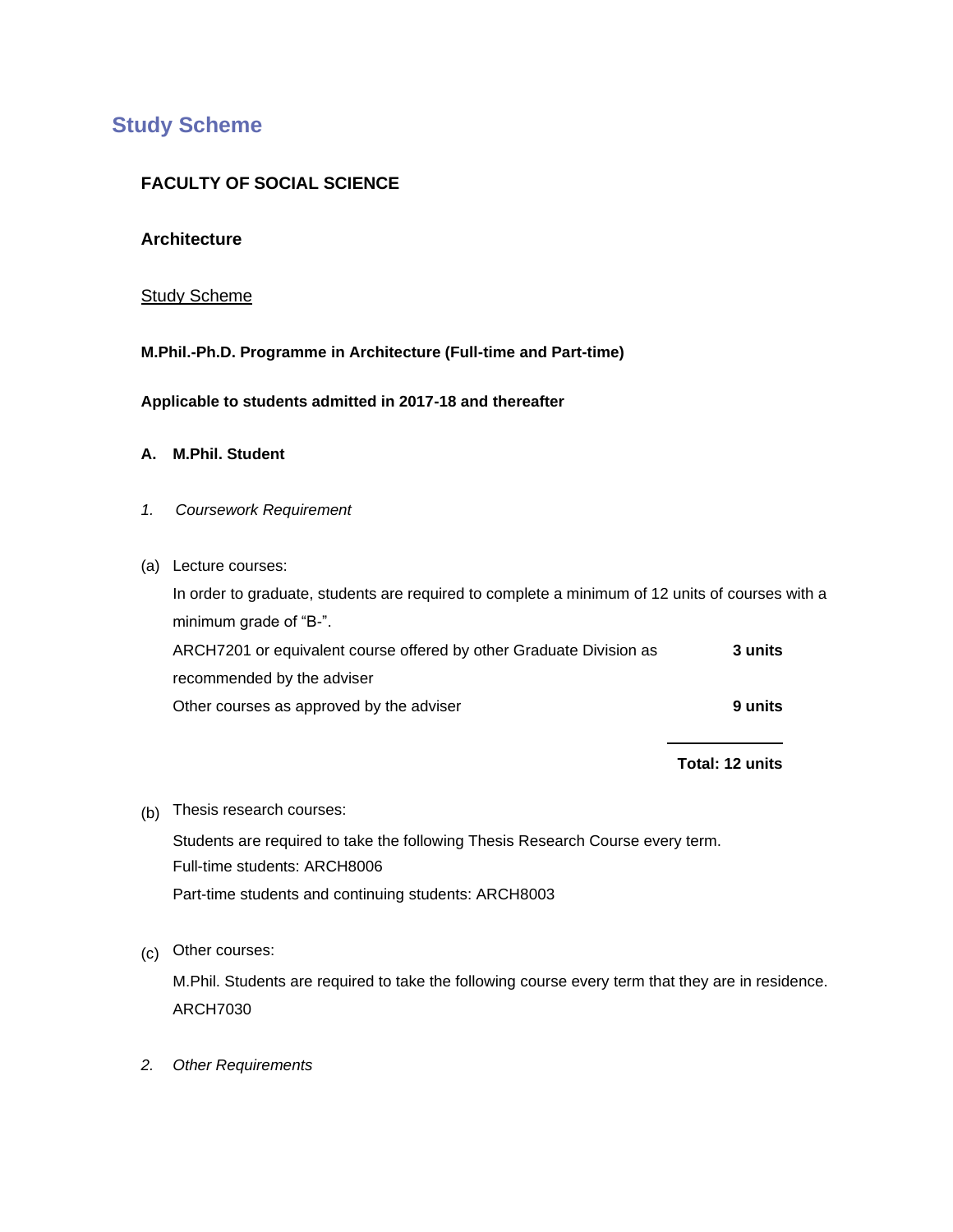- (a) Students must fulfill the Term Assessment Requirement of the Graduate School. For details, please refer to Section 13.0 "Unsatisfactory Performance and Discontinuation of Studies" of the General Regulations Governing Postgraduate Studies which can be accessed from the Graduate School Homepage: [http://www.gs.cuhk.edu.hk.](http://www.gs.cuhk.edu.hk/)
- (b) Students are required to submit a research thesis and pass an oral examination for graduation.
- (c) Complete an Improving Postgraduate Learning (IPL) module on "Observing Intellectual Property and Copyright Law during Research". This will be an online module and relevant information can be accessed from the website: [http://www.cuhk.edu.hk/clear/prodev/ipl.html.](http://www.cuhk.edu.hk/clear/prodev/ipl.html)
- (d) Students are required to complete an online Research Ethics Training (RET) module on "Publication Ethics" offered by the Office of Research and Knowledge Transfer Services (ORKTS) and obtain a valid Publication Ethics Certificate for graduation. Relevant information can be accessed from the RET website at [https://www.research-ethics.cuhk.edu.hk/web/.](https://www.research-ethics.cuhk.edu.hk/web/)

#### **B. Ph.D. Student (Pre-candidacy)**

The "candidacy requirement" composes of three major parts, namely, coursework requirement, candidacy examination, and thesis proposal (and oral defence). Students must complete and fulfill all three parts within the "maximum period for fulfilling candidacy requirements". Details of the requirement are listed below:

#### *1. Coursework Requirement*

(a) Lecture courses:

In order to graduate, students are required to complete a minimum of 12 units of courses with a minimum grade of "B-". ARCH7201 or equivalent course offered by other Graduate Division as recommended by the adviser **3 units**

Other courses as approved by the adviser **9 units**

**Total: 12 units**

(b) Thesis research courses:

Students are required to take the following Thesis Research Course every term. Full-time students: ARCH8006

Part-time and continuing students: ARCH8003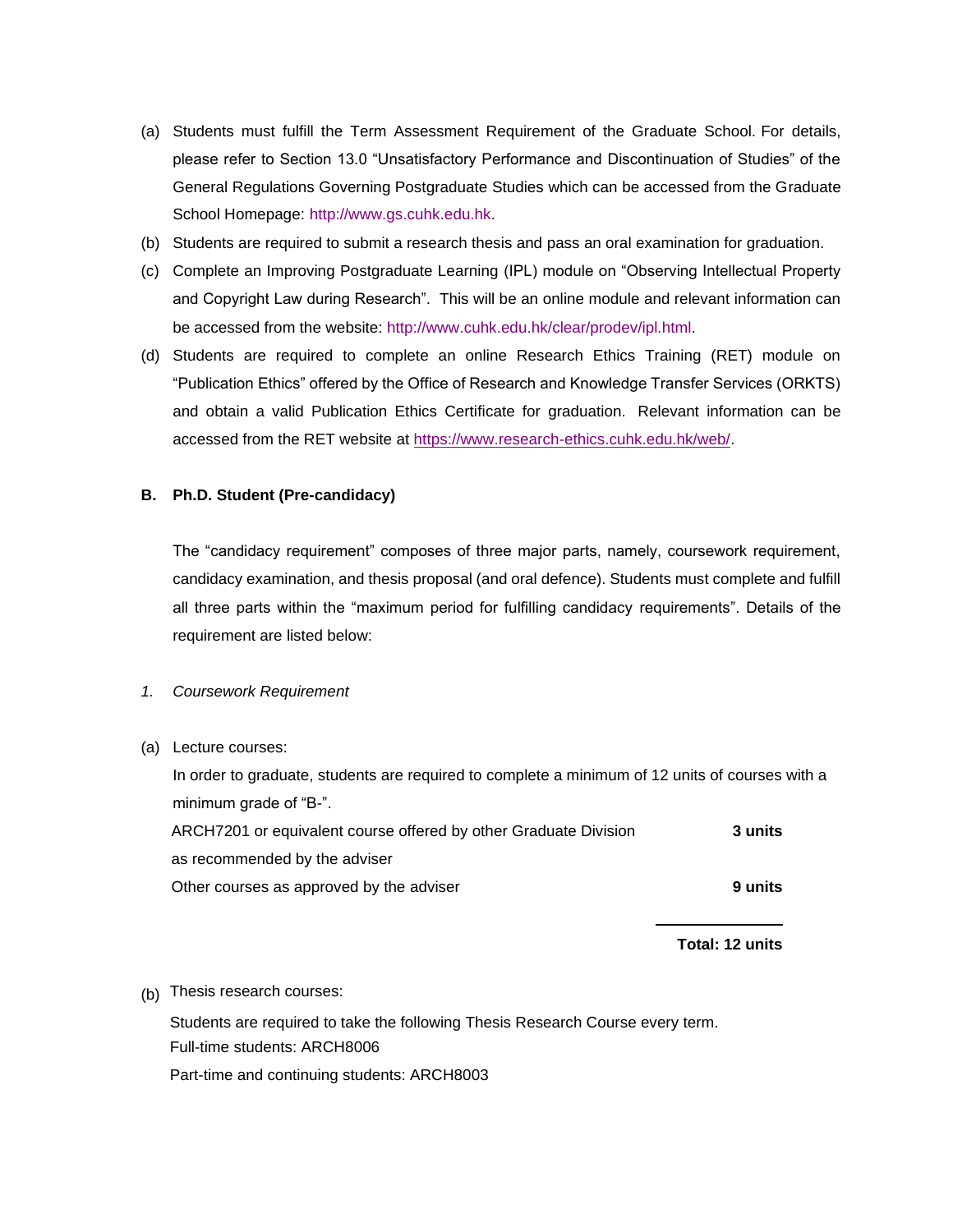(c) Other courses:

Pre-candidacy Ph.D. students are required to take the following course every term that they are in residence.

ARCH7030

#### *2. Candidacy Examination*

The candidacy examination consists of two parts. The first is a written examination. The supervisor shall stipulate one of the following two schemes for the written examination:

#### Scheme 1

A paper in two parts, which should be completed by the student within 24 hours Part A: a question on a broad domain with architecture Part B: a question on a sub-domain within the broad domain

#### Scheme 2

Two pieces of written work stipulated by the supervisor, demonstrating the student's understanding of the field, e.g., one or more case studies, plus a piece about an aspect or aspects of the literature of the field.

The second is an oral examination.

A student may attempt the examination a maximum of two times. Coursework may not be substituted for any part of the examination.

## *3. Thesis Proposal and Oral Defence*

Students must prepare a written thesis proposal. They must then make an oral presentation and defence of the thesis.

## **C. Ph.D. Student (Post-candidacy)**

#### *1. Coursework Requirement*

(a) Thesis research courses:

Students are required to take the following Thesis Research Course every term.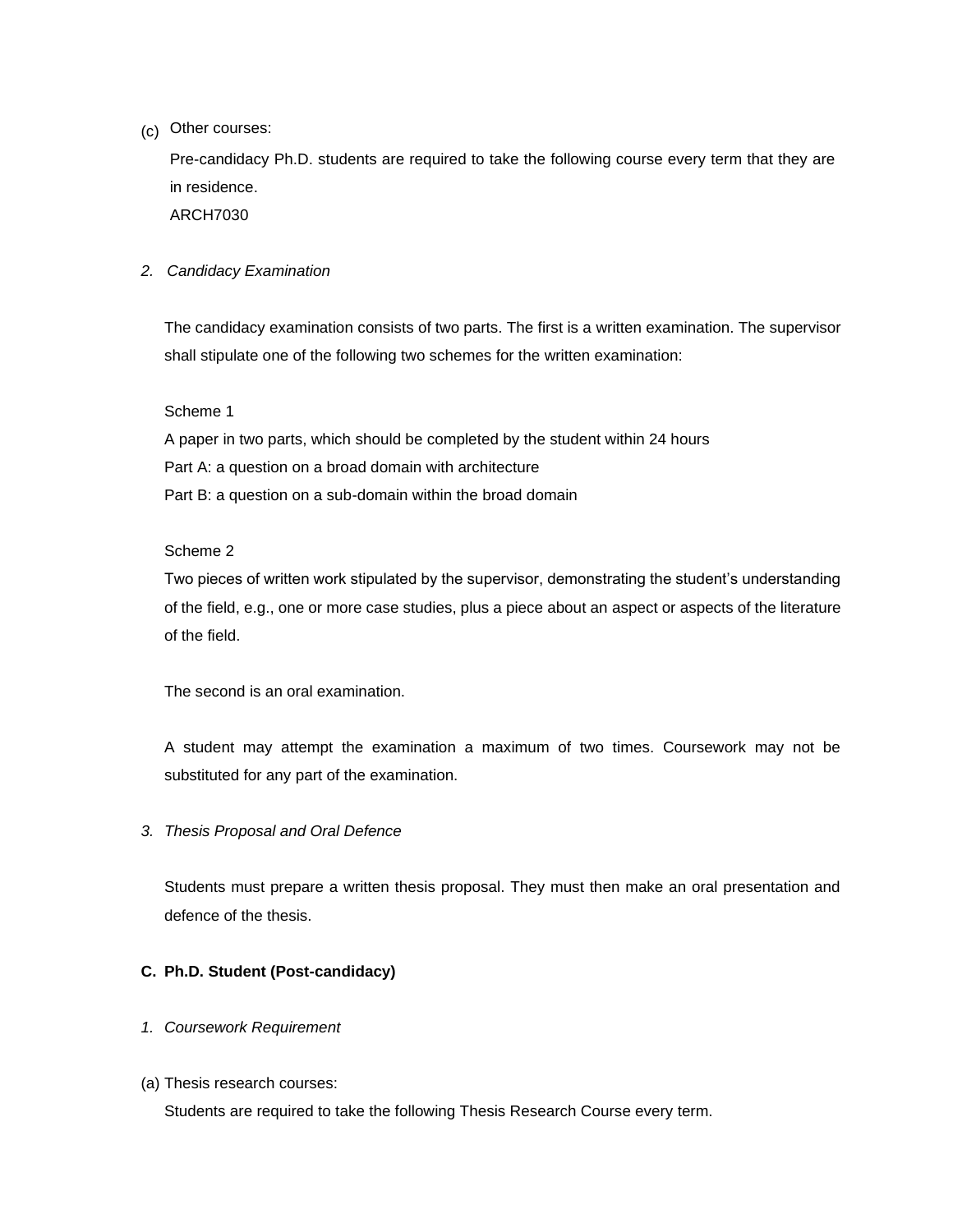Full-time students: ARCH8012 Part-time students: ARCH8006 Continuing students: ARCH8003

- *2. Other Requirements*
- (a) Students must fulfill the Term Assessment Requirement of the Graduate School. For details, please refer to Section 13.0 "Unsatisfactory Performance and Discontinuation of Studies" of the General Regulations Governing Postgraduate Studies which can be accessed from the Graduate School Homepage: [http://www.gs.cuhk.edu.hk.](http://www.gs.cuhk.edu.hk/)
- (b) Students are required to submit a research thesis and pass an oral examination for graduation.
- (c) Complete an Improving Postgraduate Learning (IPL) module on "Observing Intellectual Property and Copyright Law during Research". This will be an online module and relevant information can be accessed from the website: [http://www.cuhk.edu.hk/clear/prodev/ipl.html.](http://www.cuhk.edu.hk/clear/prodev/ipl.html)
- (d) Students are required to complete an online Research Ethics Training (RET) module on "Publication Ethics" offered by the Office of Research and Knowledge Transfer Services (ORKTS) and obtain a valid Publication Ethics Certificate for graduation. Relevant information can be accessed from the RET website at [https://www.research-ethics.cuhk.edu.hk/web/.](https://www.research-ethics.cuhk.edu.hk/web/)

## **Applicable to students admitted in 2016-17 and before**

#### **A. M.Phil. Student**

- *1. Coursework Requirement*
- (a) Lecture courses:

In order to graduate, students are required to complete a minimum of 12 units of courses with a minimum grade of "B-".

ARCH7201 or equivalent course offered by other Graduate Division as recommended by the adviser **3 units** Other courses as approved by the adviser **9 units** 9 units

**Total: 12 units**

(b) Thesis research courses:

Students are required to take the following Thesis Research Course every term.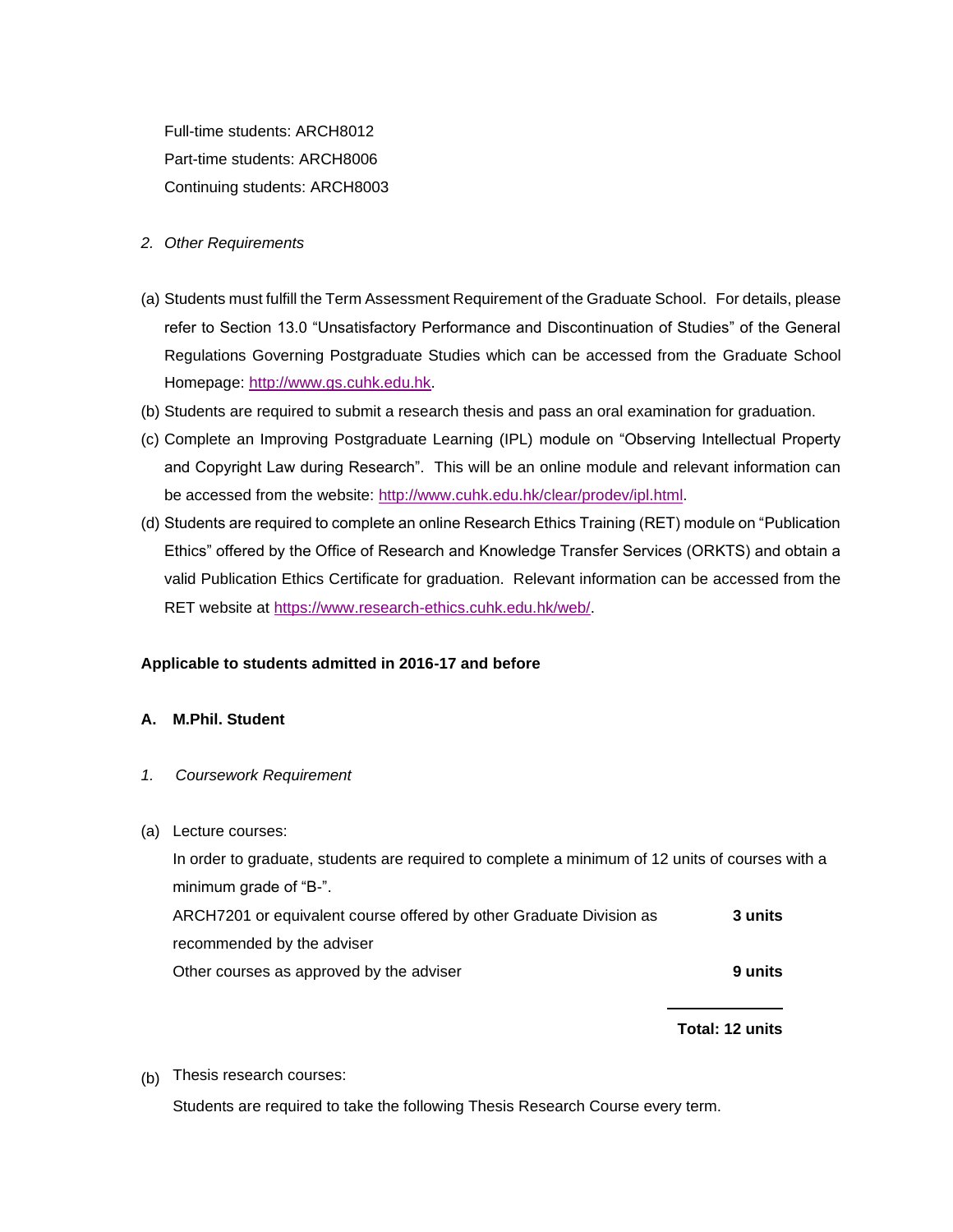Full-time students: ARCH8006 Part-time students and continuing students: ARCH8003

(c) Other courses:

M.Phil. Students are required to take the following course every term that they are in residence. ARCH7030

- *2. Other Requirements*
- (a) Students must fulfill the Term Assessment Requirement of the Graduate School. For details, please refer to Section 13.0 "Unsatisfactory Performance and Discontinuation of Studies" of the General Regulations Governing Postgraduate Studies which can be accessed from the Graduate School Homepage: [http://www.gs.cuhk.edu.hk.](http://www.gs.cuhk.edu.hk/)
- (b) Students are required to submit a research thesis and pass an oral examination for graduation.
- (c) Complete an Improving Postgraduate Learning (IPL) module on "Observing Intellectual Property and Copyright Law during Research". This will be an online module and relevant information can be accessed from the website: [http://www.cuhk.edu.hk/clear/prodev/ipl.html.](http://www.cuhk.edu.hk/clear/prodev/ipl.html)

## **B. Ph.D. Student (Pre-candidacy)**

The "candidacy requirement" composes of three major parts, namely, coursework requirement, candidacy examination, and thesis proposal (and oral defence). Students must complete and fulfill all three parts within the "maximum period for fulfilling candidacy requirements". Details of the requirement are listed below:

## *1. Coursework Requirement*

(a) Lecture courses:

In order to graduate, students are required to complete a minimum of 12 units of courses with a minimum grade of "B-". ARCH7201 or equivalent course offered by other Graduate Division **3 units**

as recommended by the adviser

Other courses as approved by the adviser **9 units** 

**Total: 12 units**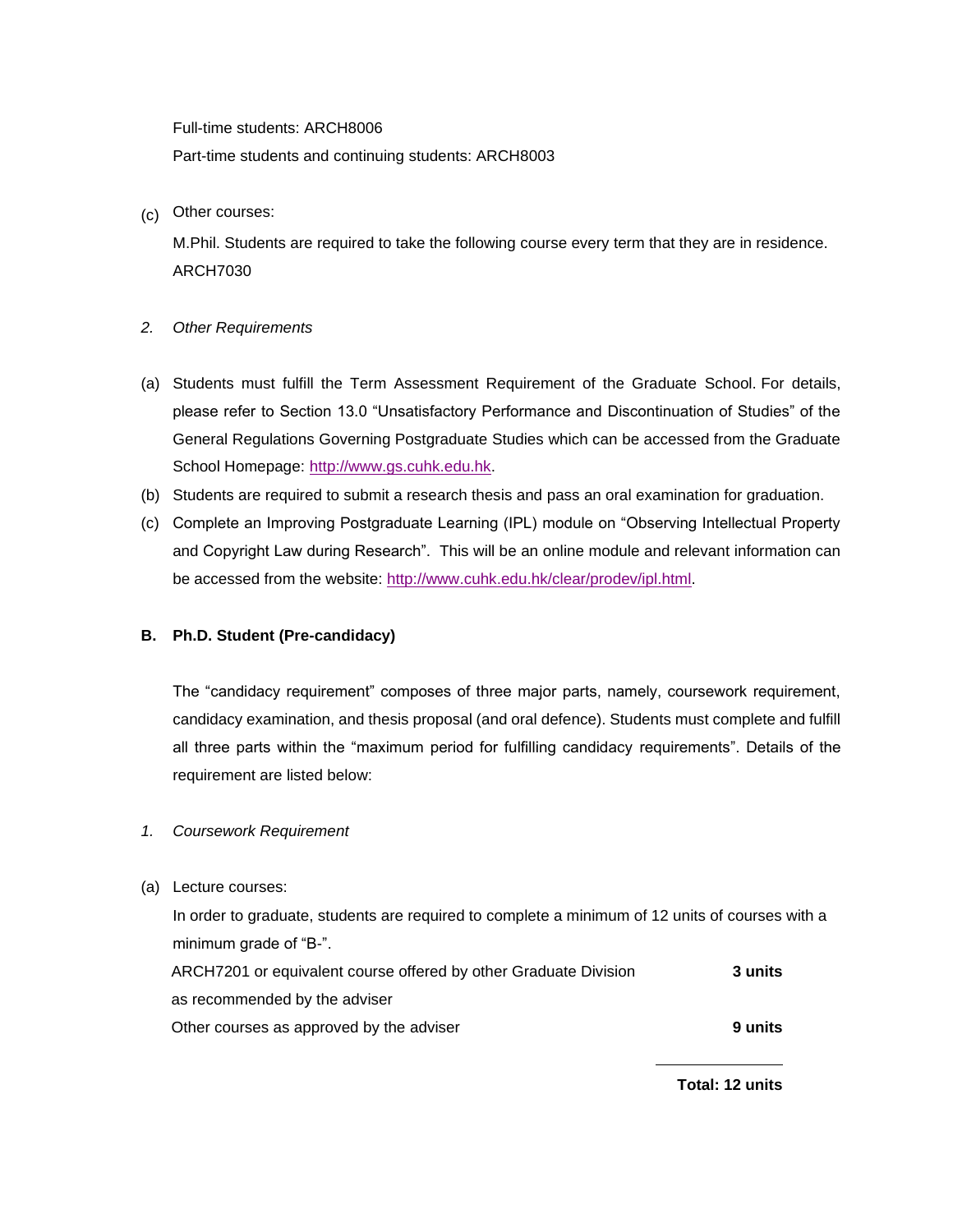(b) Thesis research courses:

Students are required to take the following Thesis Research Course every term. Full-time students: ARCH8006 Part-time and continuing students: ARCH8003

(c) Other courses:

Pre-candidacy Ph.D. students are required to take the following course every term that they are in residence. ARCH7030

*2. Candidacy Examination*

The candidacy examination consists of two parts. The first is a written examination. The supervisor shall stipulate one of the following two schemes for the written examination:

Scheme 1

A paper in two parts, which should be completed by the student within 24 hours Part A: a question on a broad domain with architecture Part B: a question on a sub-domain within the broad domain

#### Scheme 2

Two pieces of written work stipulated by the supervisor, demonstrating the student's understanding of the field, e.g., one or more case studies, plus a piece about an aspect or aspects of the literature of the field.

The second is an oral examination.

A student may attempt the examination a maximum of two times. Coursework may not be substituted for any part of the examination.

## *3. Thesis Proposal and Oral Defence*

Students must prepare a written thesis proposal. They must then make an oral presentation and defence of the thesis.

## **C. Ph.D. Student (Post-candidacy)**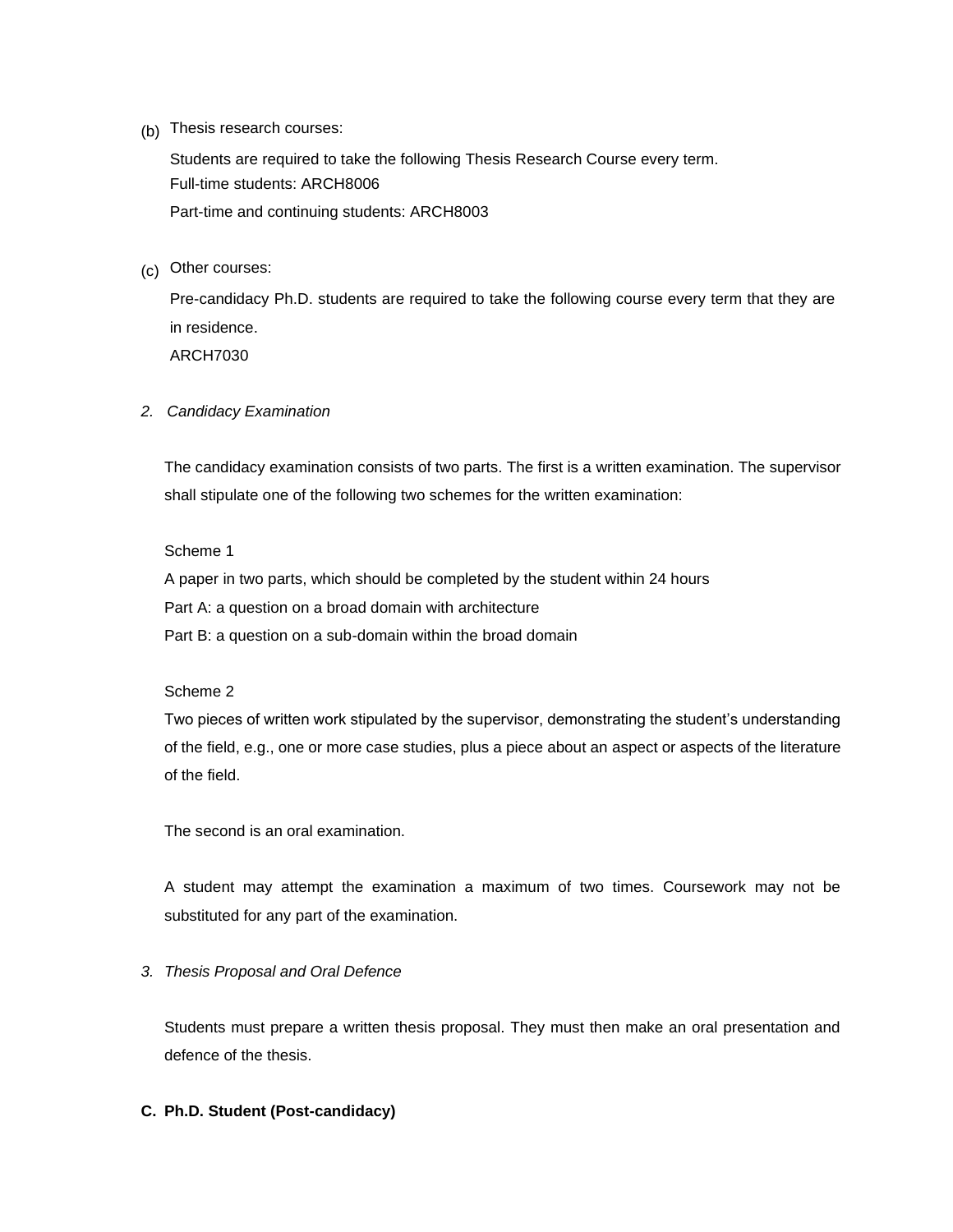#### *1. Coursework Requirement*

(a) Thesis research courses:

Students are required to take the following Thesis Research Course every term. Full-time students: ARCH8012 Part-time students: ARCH8006 Continuing students: ARCH8003

#### *2. Other Requirements*

- (a) Students must fulfill the Term Assessment Requirement of the Graduate School. For details, please refer to Section 13.0 "Unsatisfactory Performance and Discontinuation of Studies" of the General Regulations Governing Postgraduate Studies which can be accessed from the Graduate School Homepage: [http://www.gs.cuhk.edu.hk.](http://www.gs.cuhk.edu.hk/)
- (b) Students are required to submit a research thesis and pass an oral examination for graduation.
- (c) Complete an Improving Postgraduate Learning (IPL) module on "Observing Intellectual Property and Copyright Law during Research". This will be an online module and relevant information can be accessed from the website: [http://www.cuhk.edu.hk/clear/prodev/ipl.html.](http://www.cuhk.edu.hk/clear/prodev/ipl.html)

## Course List

| Code | Course Title              | Unit |
|------|---------------------------|------|
|      | ARCH7030 Research Seminar |      |
|      | ARCH7201 Research Methods | 3    |
|      | ARCH8003 Thesis Research  | 3    |
|      | ARCH8006 Thesis Research  | 6    |
|      | ARCH8012 Thesis Research  | 12   |

# **Learning Outcomes**